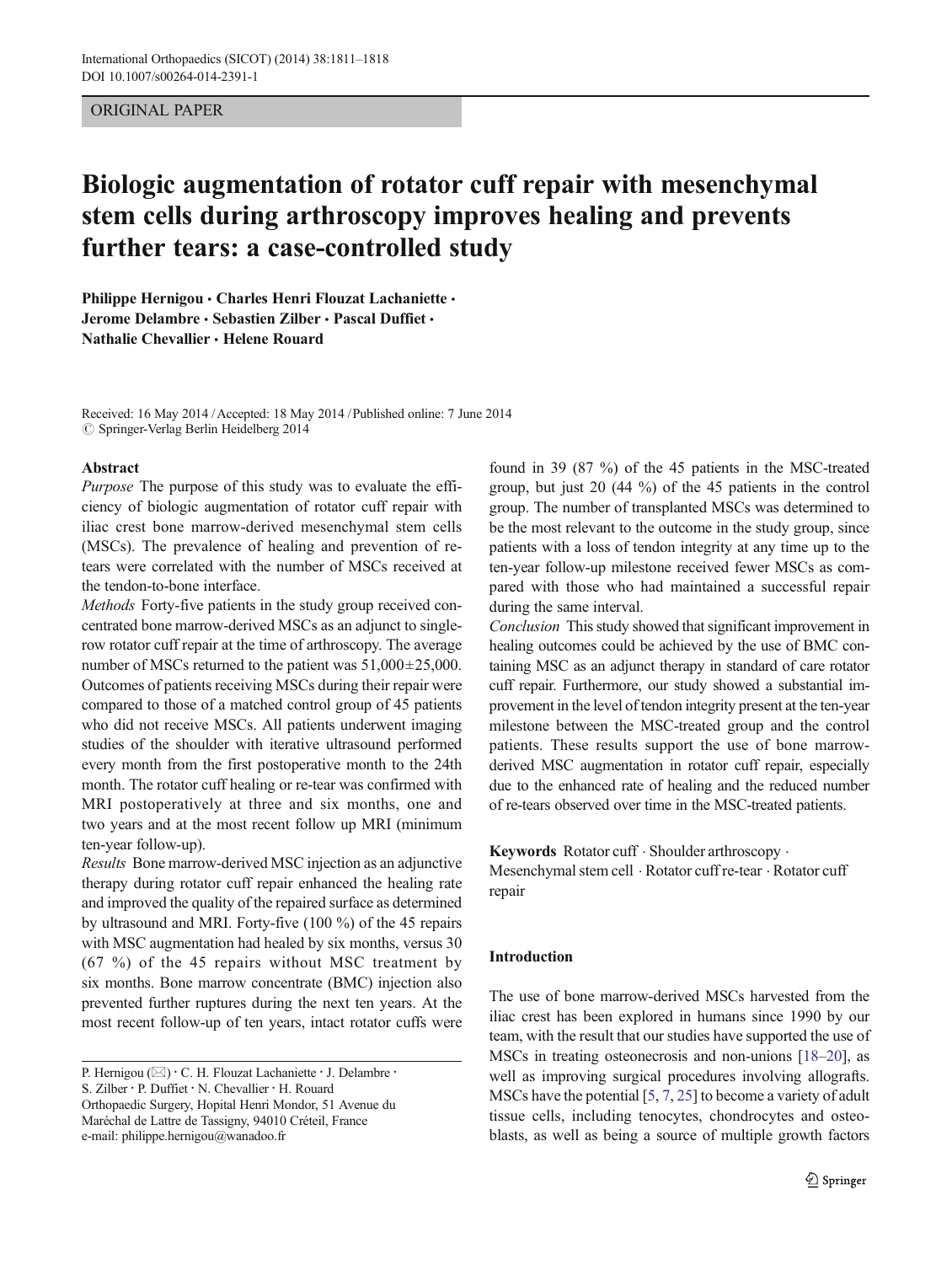to establish an environment conducive to soft and hard tissue regeneration. Therefore, we also have used MSCs as an adjunct to rotator cuff repair in order to improve iterative rotator cuff repair of re-tears, to improve open surgery repair of large tears and to improve repairs performed during arthroscopy.

Rotator cuff repair is a frequent surgical procedure, performed mainly today with arthroscopy. In the literature, the reported frequency of re-tears [\[2](#page-7-0)–[4](#page-7-0), [13](#page-7-0), [14](#page-7-0), [22\]](#page-7-0) after surgery exceeds 25 %, resulting in a persistent defect noted on postoperative MRI. Some patients have asymptomatic re-tears, but remain improved despite this re-tear. However, most such patients have persistent pain, dissatisfaction, and limited function after a re-tear and will require an iterative surgery. Management of symptomatic re-ruptures is a challenge to surgeons, because revision surgery is technically more demanding. Quality of the soft tissue is poorer, and results usually are less successful during subsequent repair procedures. The introduction of anchors [\[16\]](#page-7-0) has facilitated tendon reintegration near the bone, while the use of synthetic non-absorbable sutures has significantly increased its resistance. With the advent of arthroscopy, these procedures became increasingly popular and widespread in the orthopaedic community, but none of these advances seems to have brought significant improvement to the quality of postoperative results in patients with recurrent rotator cuff injuries, e.g. the overall rate of re-rupture over the first postoperative year ranges from 15 % to 45 % depending on grade of lesion. As a consequence, even if rerupture does not require surgical intervention, because the healing of recurrent tears is not always predictable, there is significant interest in improving the effectiveness of rotator cuff re-repair. Consequently, the goal of this study was to determine if the use of bone marrow-derived MSCs injected into the fixation site of rotator cuff ruptures during arthroscopy results in improved outcomes, including faster healing and higher quality tendon integrity over time.

We evaluated the following: (1) the biologic effect of bone marrow MSCs on healing (time and surface) of the rotator cuff as compared with the results of case-matched control patients who had the same technical surgical repair without MSCs augmentation; and (2) the prevention of re-tears in the same two groups. Our purpose was to test the hypothesis that a biologic augmentation of rotator cuff repair with MSCs during arthroscopy with a single-row repair would produce an improvement in healing at the tendon-to-bone interface as determined by diagnostic ultrasound and MRI.

# Material and methods

#### Study design

The study group was composed of 45 patients with symptomatic rupture (and tear size from 1.5 to 3.5 cm) of the rotator cuff that had undergone surgical repair with an arthroscopic

protocol and adjunct therapy using autologous MSCs during a period of five years between 2000 and 2005. Patients were enrolled in this study when a rotator cuff tear was diagnosed on clinical examination by ultrasonography and magnetic resonance imaging (MRI). Inclusion criteria included the following: (1) a full thickness tear of the suprasupinatus tendon measuring [1](#page-2-0).5 ( $\pm$ 0.5) to 2.5 ( $\pm$ 0.5) cm in diameter (Figs. 1 and [2](#page-2-0)) without extension to an adjacent tendon and (2) a tear pattern that was amenable to repair without open surgery; we included patients with arthroscopic subacromial decompression and acromioclavicular joint resection. The exclusion criteria included the following: (1) tear size more than 3 cm (or less than 4.5 cm²) or when the tear appeared irreparable at surgery by arthroscopy technique; (2) extension of the tear to either the subscapularis tendon and the infrasupinatus tendon; (3) degenerative arthritis of the glenohumeral joint; and (4) patients in whom we performed either a biceps tenotomy or tenodesis. In addition, patients presenting with prior operations on the shoulder were excluded.

For the control group, patients were matched for the following: (1) tear size and tendon rupture location; (2) dominant shoulder; and (3) gender and age among patients who had the same technique of repair but without MSCs before 2000. In the control group, there were 45 patients (28 men and 25 women) and the mean age was 61 years (range, 49–71 years). The dominant shoulder was affected in 26 patients. Based on the patients selected for the two groups, there were no significant differences in age, gender, affected shoulder, size or location of tear, when the two groups were compared. The average follow-up between the two groups was different, but the comparison between the two groups was done at the same time from the repair out to a follow-up of ten years.

Surgical technique, procedures, and post-operative management

In the study group associated with MSCs biologic augmentation, bone marrow aspiration was performed after installation of the patient in a beach-chair position and before arthroscopy. A volume of 150 mL of marrow (that was concentrated later) was aspirated from the anterior iliac crest. Marrow was aspirated in small fractions (four mL) as previously described, to reduce the degree of dilution by peripheral blood. Several perforations (between three and five) were made through the same skin opening. Each perforation into the anterior iliac crest was spaced at approximately 2 cm apart to avoid dilution from aspiration in the previous channel. All aspirates (approximately 150 mL) were pooled in plastic bags containing an anticoagulant solution (citric acid, sodium citrate, dextrose). The bone marrow aspirate was concentrated in the Cellular and Molecular Therapy Laboratory. The buffy coat containing MSCs and other progenitor cells was returned to the operative room after 30 minutes.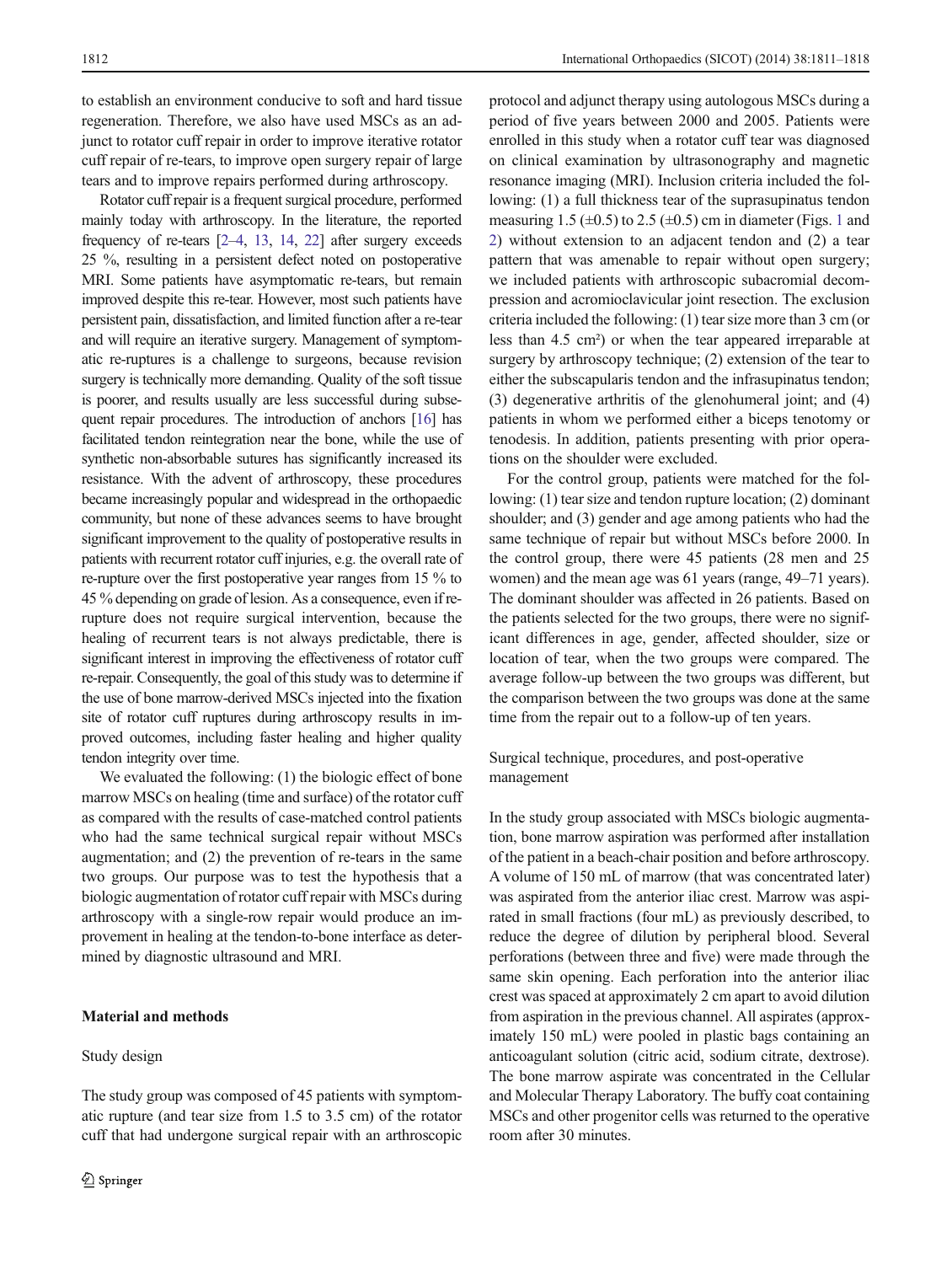<span id="page-2-0"></span>

Fig. 1 *H* represents the size of the tear in the coronal plane parallel to the tendon; only tears with  $H < 3$  cm were included. L represents the larger of the tear on the foot print. In this example where  $H=2.5$  cm and  $L=3$  cm, the surface of the tear is  $H^*L/2=3.75$  cm<sup>2</sup>

## Repair of the tear

All patients underwent a pre-operative interscalene block (ropivicaine 0.5 %) performed by an anesthesiologist to assist with postoperative pain control. After the induction of general anaesthesia, we placed the patient in the beach-chair position and prepared and draped the patient so that the shoulder was available as per protocol, including access to the patient's ipsilateral anterior iliac crest. A standard arthroscopic pump was used, and fluid pressure was maintained at 60 mm Hg. Standard posterior and anterior portals were established to perform a thorough intra-articular diagnostic examination and locate any lesions of the biceps tendon and other associated lesions. After intra-articular examination, the arthroscope was placed in the subacromial space through the posterior portal, and a lateral working portal was established

Fig. 2 The footprint of the greater tuberosity was abraded and sufficient bone removed to expose cancellous bone .The surface of healing was considered to be the surface of the footprint where the cancellous bone was removed; schematically it corresponds to the larger L of the tear multiplied by 10 mm  $(d)$ which is usually the distance where the cancellous bone can be removed, The surface of healing is in this example 3 cm\*1 cm= 3 cm²

approximately 3 cm lateral to the anterolateral corner of the acromion. Subacromial bursal tissue was removed with the aid of an electrocautery ablation device to obtain a clear view of the rotator cuff and undersurface of the acromion. Acromioplasty and coracoacromial ligament release were routinely performed before the cuff repair in every case. An accessory posterolateral viewing portal was established approximately 1 to 2 cm anterior and lateral to the posterolateral corner of the acromion. The configuration and mobility of the torn cuff were assessed. The torn tendon was then grasped and mobilized to ensure adequate excursion to prevent undue tension on the repair and to determine the appropriate repair site. If the tendon was retracted and mobility of the tendon was insufficient, release of the coracohumeral ligament and detachment of the tendon from the bursal and articular sides were performed. The footprint of the greater tuberosity was abraded (Fig. 2) with a power shaver and sufficient bone removed to expose cancellous bone (1–2 mm depth of bone removal). No attempt was made to create a bone trough. Single-row repair was used in this period, with suture anchors placed on the lateral edge of the greater tuberosity. Sutures from these anchors were passed sequentially through the supraspinatus tendon in a simple fashion from anterior to posterior using a suture passing instrument. These sutures then were tied sequentially using arthroscopic sliding square knots.

# Biological augmentation with MSCs and evaluation of the number of MSCs received by patients

The buffy coat containing MSCs and other progenitor cells was returned to the operating room from the Cellular and Molecular Therapy Laboratory after 30 minutes. Injection of MSCs was performed at the end of rotator cuff tendon

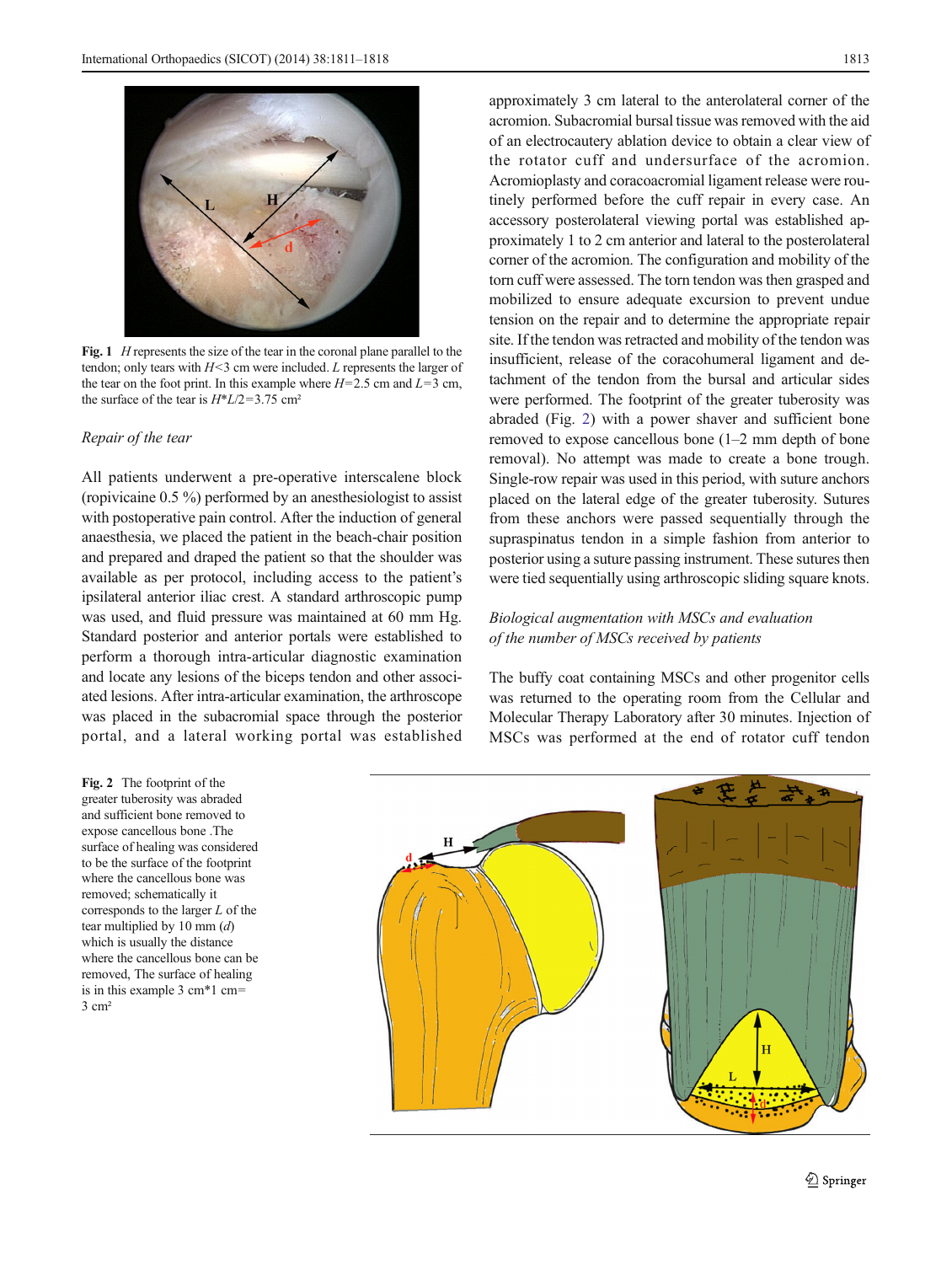fixation. MSCs were injected in the tendon at the junction between the bone and tendon (4 mL), and in the bone at the site of the footprint (8 mL). Each patient in the MSC-treated group received a total of 12 mL of bone marrow concentrate.

The concentration of MSCs (the number of connectivetissue progenitor cells per 1.0 cc of aspirate) and the prevalence of MSCs (the number of MSCs per million nucleated cells) were estimated by counting the number of colony forming unit fibroblasts (CFU-Fs). The CFU-F assay was performed by plating two million cells from the bone marrow aspirate into 25 cm² tissue culture flasks. Following ten days under standard growth conditions as previously described, the number of colonies containing at least 50 cells was evaluated. The concentration of connective-tissue progenitor cells was calculated for each sample as the product of the nucleated cell count and the prevalence of connective-tissue progenitor cells. The dilution of nucleated cells coming from the bone marrow by cells in the peripheral blood was calculated as previously described.

The average number of MSCs per mL (mean and standard error) of concentrated cells returned to the 45 patients was 4,300+1,800 per mL of BMC. The average total number of MSCs returned to the patient was  $51,000\pm25,000$  cells in 12 mL of injected BMC.

#### Postoperative management

The two groups underwent the same program of rehabilitation. In the first week after surgery, an arm sling was used and gentle passive forward flexion started for all patients. Active range-of-motion exercise was initiated at six weeks. Active resistance muscle strengthening exercise started at the eighth week. Patients were allowed to perform light daily activities from two to three months postoperatively, whereas heavy manual work and sports activity were allowed only after six months.

# Outcome measurement

All patients underwent imaging studies of the shoulder with anteroposterior and scapular lateral views pre- and postoperatively. A rotator cuff re-tear was confirmed by MRI or CT scan with arthrography. All patients underwent imaging studies of the shoulder with iterative ultrasound performed every month from the first postoperative month to the 24th month. Rotator cuff healing or re-tear was assessed with MRI postoperatively at three and six months, one and two years and at the most recent follow-up MRI (minimum ten-year follow-up).

## Ultrasound criteria of rupture

The echographic surface of healing was checked every month for the following criteria: presence of intrasubstance, partialthickness (bursal or articular surface), or full-thickness marginated hypoechoic defects; presence and location of focal thinning of the repair; presence of bursal or joint fluid; and location of the suture anchors. A compression test was performed by increasing pressure of the ultrasound probe over any apparent cuff defect. Ultrasound criteria for healed repair included visualization of a tendon with normal thickness, convexity, and length. A thinned cuff or one with a subtle concave contour was considered to be intact in the absence of a focal defect. A finding of a full-thickness rotator cuff tear was recorded when the rotator cuff could not be visualized because of complete avulsion and retraction under the acromion, when there was a focal defect in the rotator cuff or when the torn cuff had retracted a variable degree from the surgical repair site . A positive compression test with displacement of underlying fluid and loss of the normal convex contour of the peribursal fat also indicated a re-tear. Increasing hypoechoic lesion or gap, which is more clearly demarcated on sequential ultrasound exam, also indicated re-tear. When a tear on ultrasound was suspected, an MRI was performed to confirm the diagnosis.

#### Evaluation of healing surface on ultrasound

The surface of healing was considered to be the surface of the footprint where the cancellous bone was removed; schemati-cally it corresponds (Fig. [2\)](#page-2-0) to the larger  $(L)$  of the tear multiplied by 10 mm  $(d)$  which is usually the distance where the cancellous bone can be removed. The tear size was evaluated both on the preoperative MRI and during the arthroscopy. The larger was graded as 5, 10, 15, 20, 25 and 30 mm. So the surface of healing was graded from 0.5 cm² to 3 cm².

A subjective scoring system was employed to assess healing of the footprint area as follows: absent (grade 0), sparse (grade 1), moderate (grade 2), prominent (grade 3), or total (grade 4), so that a maximum healing score of 4 was possible on a scale from 0 to 4.

# The MRI studies

MR imaging was performed with a 2.5-T closed-system magnetic resonance scanner and included the use of a dedicated shoulder coil. The pulse sequences included fast spin echo axial, coronal, and sagittal T1-weighted images with fat saturation, as well as coronal T2-weighted images with fat saturation. Cuff integrity was diagnosed as intact in the presence of complete footprint coverage by tendon. Oblique-coronal and oblique-sagittal fluid-sensitive sequences were evaluated for the presence and largest size in millimetres of fullthickness RCT. Measurement was made following the contour of the humeral head. In those tears involving subscapularis and supraspinatus tendons, measurement was made across the interval region. We chose to concentrate on previously published criteria of full thickness re-rupture, thus obviating intratendinous cleavages and partial re-ruptures.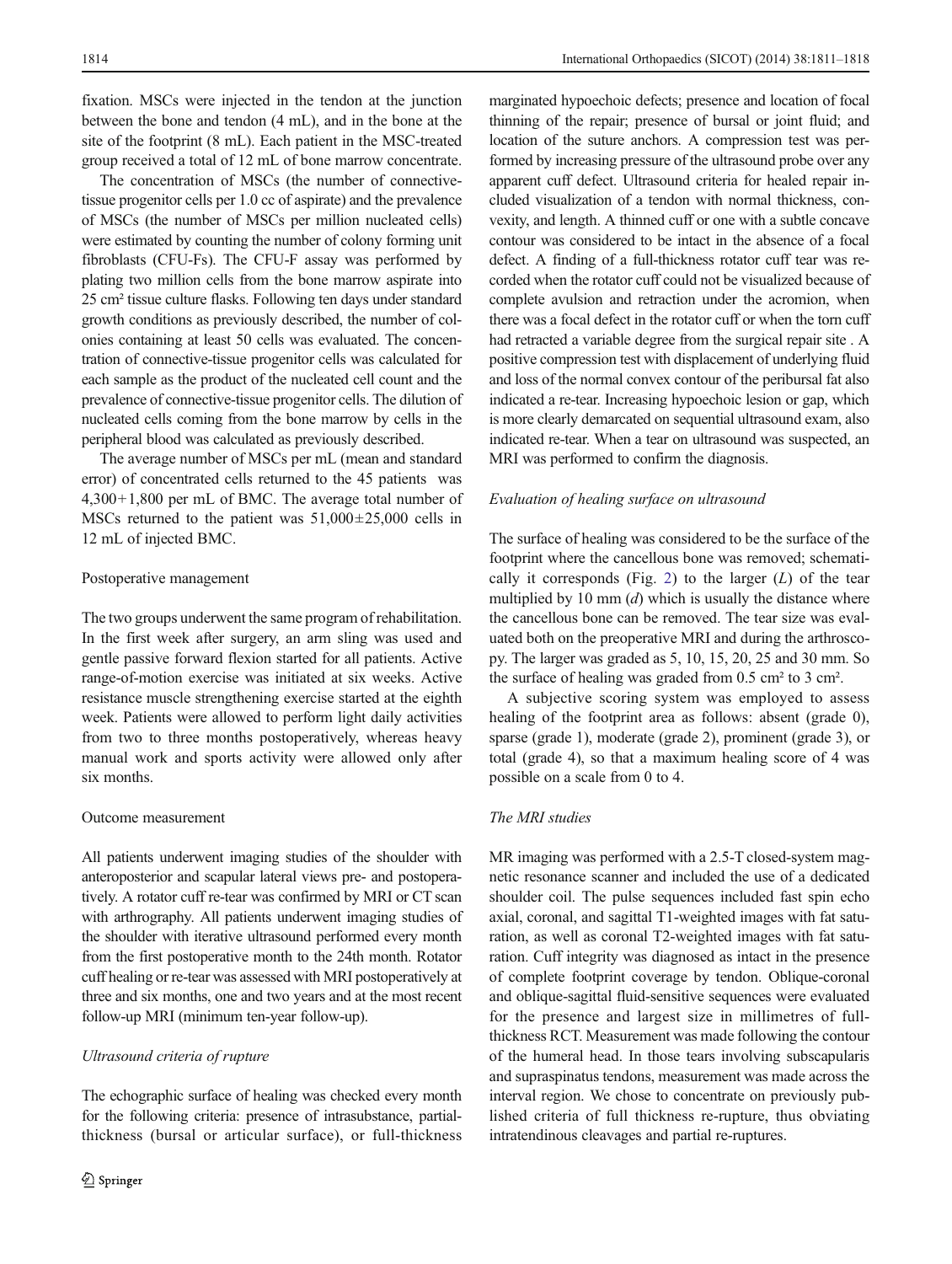#### Statistical analysis

Sample size estimation (power analysis) was conducted before data collection based on a review of the literature and a large series of prior single-row arthroscopic rotator cuff repairs conducted at our institution. We concluded that 45 patients should be enrolled into each group to detect a large (15–20 %) difference in supraspinatus healing rates between groups as determined by diagnostic ultrasound, with one-tailed type-I (alpha) error set at 0.05 and type-II (beta) error set at 0.2 (80 % power). A chi-square test was used to compare the final tendon healing rates between patients receiving MSCs or not. The paired t-test was used to compare the differences between control and MSCs groups. The independent t-test, 2 test, and one-way analysis-of-variance test were used to compare the differences between the two groups in terms of clinical outcomes and imaging findings. The significance was set at  $P<0.05$ .

## **Results**

Healing failures and re-tears

#### Demographic data

Ninety patients were enrolled in the study with 45 in the MSCtreatment study group and 45 in the control group. Among these 90 repairs, 31 (34 %) shoulders had non-healing or retear diagnosed on ultrasound, which subsequently was confirmed by MRI. We did not find a significant difference in preoperative cuff tear size between the tendons that healed and those that showed deficient healing or a frank re-tear according to MRI criteria. The average cuff tear size (and standard deviation) as estimated by the surgeon at the time of screening or during surgery was  $2.3 \pm 0.5$  cm (range,  $1-4$  cm) in the group with healing versus  $2.2 \pm 0.5$  in those without healing  $(p=0.24)$ . The majority of patients had grade 0 or grade 1 fatty infiltration [[17\]](#page-7-0), and the two grades were equally distributed. There was no significant pre-operative difference in fatty infiltration between the healed and unhealed groups.

Bone marrow concentrate (BMC) injection as an adjunct therapy during the rotator cuff repair resulted in a statistically significant  $(p<0.05)$  decrease in the number of ruptures diagnosed on ultrasound and confirmed by MRI. At the ten-year follow-up milestone, intact rotator cuffs were found in 39 (87 %) of the 45 patients in the MSC-treatment group, but just in 20 (44 %) of the 45 patients in the control group. Patients in the control group were approximately four times more likely to have experienced a poor outcome, including deficient or no healing or frank re-rupture when compared with the MSCtreatment group at the ten-year follow-up. Furthermore, failures in the MSC-treatment group had poor or no healing or re-tear in only one tendon (suprasupinatus), while in the control group,

there were six cases of rotator cuff re-tear in which both the supraspinatus and the infraspinatus were involved, and four cases in which three tendons (the supraspinatus, the infraspinatus, and the subscapularis) were involved. Since even patients with a re-tear had a MRI at ten years, it was possible to perform a longitudinal assessment of fatty infiltration in all 90 patients.Patients with a re-tear had follow-up MRI at ten years, allowing a longitudinal assessment of fatty infiltration from preoperative out to ten years. For those patients without a re-tear, 40 of the 59 patients had no change in grade (34 in the MSCtreatment group and six in the control group), while 19 had an increase of one grade. The remaining 31 patients with failed healing or a re-tear all had an increase of either one grade (19 patients) or two grades (12 patients).

Cell analysis in the MSC-treatment group demonstrated that the number of MSCs was relevant to the outcome. Since the volume of the graft was fixed (approximately 12 mL), the concentration and total number of transplanted cells were analysed together. The average number of MSCs returned to the 45 patients in the study group who received concentrated bone marrow-derived MSCs as an adjunct to single-row rotator cuff repair at the time of arthroscopy was  $51,000\pm25,000$ . For the 39 patients with healing at the most recent follow-up in the MSC-treatment group, the bone marrow-derived graft contained a mean of 4200+1900 progenitors per cubic centimeter and the mean total number of progenitors injected on the shoulder site was 54000+23000. For the six patients whose treatment failed (no healing or re-tear) there were significantly  $(p \le 0.01)$  fewer MSCs per cubic centimeter in the graft (mean of  $1500+1200$  versus  $4200+1900$ ) and a significant decrease  $(p<0.01)$  in the mean total number of progenitor cells as compared with the other patients whose treatment was successful (14000+ 9000 versus 54000+23000).

Biologic effect of augmentation with MSCs on healing (time and surface) and prevention of repeated tears

With the numbers studied, the size of rupture at time of surgery, age at time of surgery, and time between diagnosis and repair were not predictive factors of deficient healing or re-tear in patients who had received MSCs. However, these variables were predictive in the control group patients who did not received MSCs. The best predictor of rotator cuff integrity in the control group was pre-operative tear size (correlation coefficient,  $r=0.33$ ,  $p<0.01$ ). Patients with small ( $\leq$ 2 cm<sup>2</sup>) rotator cuff tears were least likely to re-tear (re-tear rate, 10 %). As the tear-size increased, the re-tear rate increased in a linear fashion, i.e.  $\leq$  1.5 cm<sup>2</sup> (10 %), 3 cm<sup>2</sup> (16 %), 4.5 cm<sup>2</sup> (33 %).

The efficiency of MSC augmentation of the standard of care rotator cuff repair was analysed for the healing time, the quality of the healing surface on the footprint, and the absence of retear. Of all of the variables explored with multivariate analysis, the number of transplanted cells was determined to be the most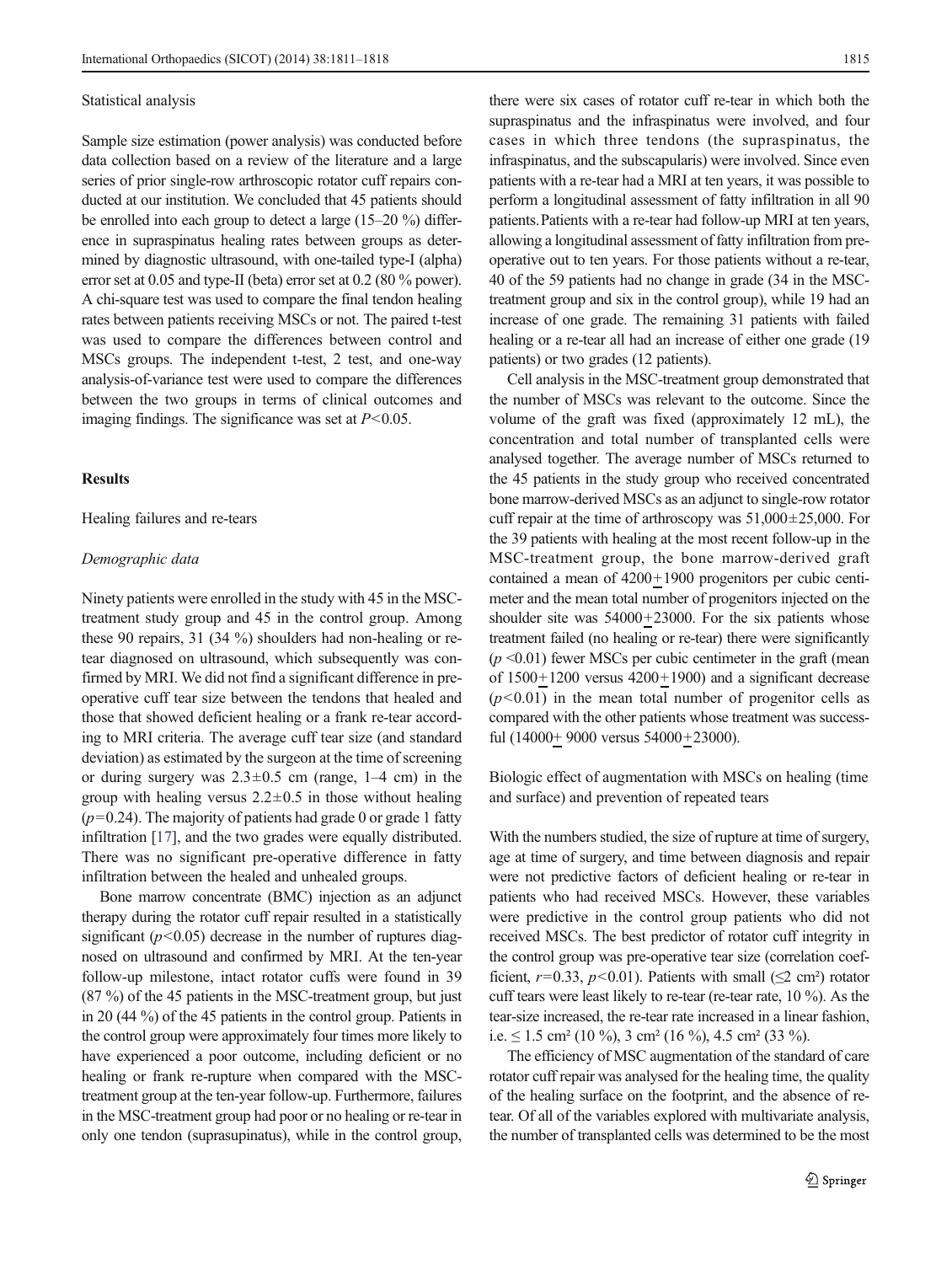relevant to the outcome. We considered that the healing process could require a significant passage of time, as previously reported, so that a failure of the initial repair that occurred in the first six months was considered as non-healing, but that a subsequent rupture of the repaired tendon or of other tendons after the sixth month was considered as a repeated tear, not a retear due to a deficient healing process.

# Healing time during the first six months

Bone marrow-derived MSC injection improved the rate of healing. Failures in the MSC-treatment group did not occur during the first six months. During the same six-month period the control group experienced eight failures between two and three months and the remaining seven occurred between three and six months, resulting in a mean time to failure of 3.4 months. Thus, there was a dramatically higher risk of non-healing during the six-month period after surgery in the control group. Non-healing over the first three months in the control group accounted for 47  $\%$  (7/15) of all of the failed repairs that occurred during the first six months in this study. It demonstrates that natural rotator cuff healing may be abnormally prolonged in some patients, which suggests that there is an opportunity to enhance and improve healing in these patients by using MSC augmentation, since no failed repairs were observed in the MSC-treatment group during the first six months.

For patients who received MSCs of the footprint there was a negative correlation between the time to obtain total healing of a same surface and the concentration of MSCs in the graft (Rs=  $-0.4$ ;  $p=0.04$ ). Size of the tear also had a significant relation  $(p=0.03)$  with time to healing, i.e. patients in the MSC-treatment group with tears larger than 2 cm needed a longer time to reach total healing (average six months) compared to the patients with tears smaller than 2 cm (average three months). Regardless of the size of the tear, patients in the control group took two months longer to reach total healing when matched for tear size compared to the patients in the MSC-treatment group.

# Surface of healing

For patients who received MSCs, there was a positive correlation between the surface of healing at three months and the number and concentration of MSCs in the graft (correlation coefficient 0.4 and 0.6, significant at 0.03 and 0.02 levels, respectively). From a schematic point of view, patients who received more than 30,000 MSCs had healed 2 cm² or more over the footprint at three months, while those who received fewer than 30,000 MSCs needed at least four months or more to achieve the same degree of surface healing. For control group patients, none had achieved healing of 2 cm² at three months, but required on average six months for surface healing to reach 2 cm².

#### Repeated tears between the sixth month and the tenth year

Ten failures in the control group were identified between the second and the ninth years involving the suprasupinatus and other tendons. Repeated tears in six cases involved both the supraspinatus and the infraspinatus, and in four cases three tendons (the supraspinatus, the infraspinatus, and the subscapularis). Six repeated tears of the suprasupinatus were also observed in the study group; they were identified in the second and fourth years among six patients who received a low number of cells in the MSC-treatment group. The subjective scoring system employed to assess healing surface of the footprint at the two-year follow-up visit demonstrated that healing was considered at one-year follow-up as sparse (six cases), or moderate (four cases) among the ten failures, although there was no evidence of fluid signal density within the rotator cuff tendon indicating an absence of full-thickness tendon gaps. Healing was at one-year followup more frequently graded prominent, or total in the MSC-treatment group as compared with the control group, which may explain the absence of subsequent tears in the MSC-treatment group.

Cell analysis in the study group demonstrated that the number of MSCs correlated to the grade of healing with a score of total healing (28 cases) more frequently obtained when the concentration of MSCs exceeded 2500 per mL and a risk of absence of healing (six cases) when the concentration of MSCs was lower than 1500 per mL.

# Discussion

The frequency of re-tears in our control group is consistent with that reported for this type of tear and surgical technique [\[4](#page-7-0), [14](#page-7-0)]. We believe that this is the first study with long-term follow-up (i.e., ten years) that evaluated whether patients' shoulders with a rotator cuff repair augmented with autologous bone marrow-derived MSCs healed better than those without MSC augmentation (control group). We considered an abnormal MRI finding of a high-intensity signal consistent with fluid in an area that should be occupied by the tendon to represent a non-healing tendon when present before six months follow-up. On this basis, we observed a distinction between tendons that did not heal and those that healed but later had a repeated tear during the ten-year follow-up period. There was a significant risk of non-healing up to six months after surgery in the control group, with about 50 % of the nonhealing patients being diagnosed between three and six months after surgery. These results demonstrate that rotator cuff healing is prolonged, suggesting that enhancing the rate of healing will aid in protecting the repair from excessive loading. Biologic augmentation of the repair with MSCs appears to be a successful strategy to improve the rate of tendon healing. In particular, all the tendons of patients in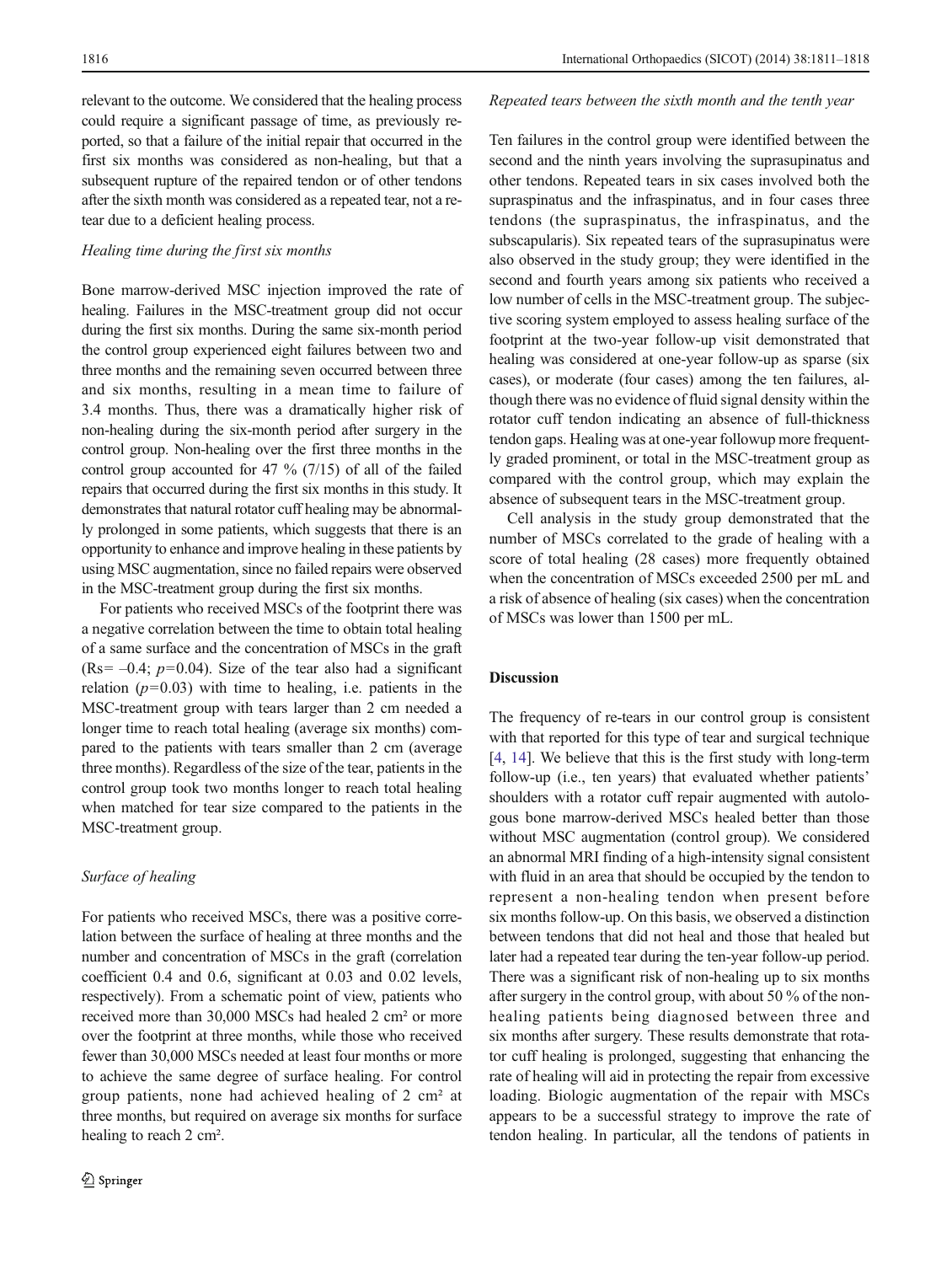the MSC-treatment group had healed within the first six months, and when failure was observed it was later and associated with a significantly lower number of MSCs in the injectate used during the treatment.

The most important and novel finding in this study is that some re-tears or new tears occurred after one year. These retears were more frequently associated with the control group patients, who weren't treated with MSCs. While the risk of a re-tear after arthroscopic repair of the rotator cuff has been well documented, publications with long-term follow-up (>three years) are relatively limited. Many patients undergoing rotator cuff repair surgery show advanced degeneration of the tendons, which are thinner and atrophic, probably explaining why negative results are so often reported in the literature, with frequent postoperative complications, especially re-tear. Observations in the MSC-treatment group support the potential that MSC treatment has both a short-term and a long-term benefit in reducing the rate of tendon re-tear.

Our results are similar to the data reported in animal models in the literature. During the last 15 years, a number of studies in animal models [[1](#page-7-0), [6](#page-7-0), [8](#page-7-0)–[10](#page-7-0)] have evaluated the effect of MSCs on the histologic appearance, microstructure, biomechanics, and strength of tendon healing after repair. Overall, the results have been promising with a trend toward improvements in histology and strength of repair. Taken together, these studies [\[12,](#page-7-0) [15](#page-7-0), [21,](#page-7-0) [23](#page-7-0)–[28\]](#page-7-0) are supportive of the use of cell therapy in tendon repair, not only by improving regeneration of the enthesis (an application that may prove especially useful for rotator cuff repair), but by highlighting the therapeutic potential of autologous BMC (containing MSCs and other progenitor cells) to improve the strength and quality of tissue formed when used in tendon repairs [\[29](#page-7-0)–[33\]](#page-7-0). The idea of using autologous BMC is especially attractive, since the bone marrow aspirate can be concentrated and available within 30 minutes, negating the need for prolonged culture-based expansion. Clearly, autologous BMC, as described in this study, is more practical in surgical applications than cultured MSCs.

In another human clinical study [[11\]](#page-7-0) that was begun ten years after our study, the authors were able to enroll 14 patients in a short time with complete RC tears repaired with transosseous stitches through miniopen incisions. Prior to cuff repairs, autologous BMMCs were harvested from the iliac crest and subsequently injected into the repaired tendon borders. The BMMC fractions were obtained by cell sorting and resuspended in saline enriched with 10 % autologous serum. These patients were monitored for a minimum of 12 months, and tendon integrity was demonstrated by magnetic resonance imaging in all 14 patients. No control group was included in this study, but historically for this procedure, overall rates of rerupture during the first postoperative year range from 25 % to 65 %, depending on lesion extent.

However, implantation of BM-MCs in rotator cuff tendon borders appears to be a safe and promising approach to enhance

the healing of tendon repairs. Further research will be critical to better investigate the use of this biologic approach.

The purpose of the present study was to compare tendon healing between a rotator cuff repair with and without MSC augmentation. We chose tendon healing as an endpoint for this phase of the study rather than clinical outcomes. Our reasoning was that unless the MSCs augmented tendon repair demonstrated a statistically significant improved healing rate, clinical studies focusing on pain, range of motion, strength, etc. were moot. It would make no sense to perform a more costly and difficult operation with a lower tendon healing rate. In order to extract the most meaningful data for the investigation, attempts were made to keep the cohort as uniform as possible. To that end, we included only patients with a full-thickness supraspinatus tear <30 mm in the anterior to posterior dimension.

A potential limitation to this study is that the study group is relatively small. We acknowledge that additional longitudinal studies and evaluations of greater numbers of patients are necessary to fully understand the importance of rotator cuff integrity with regard to functional outcome at the time of longterm follow-up. We used both MRI and ultrasound (US) to check the healing process, since sutures and suture anchors used in most arthroscopic repairs can introduce artifacts when assessed by MRI, which can be misinterpreted as a re-tear. Moreover, metallic debris from the arthroscopic instrumentation may cause metallic artifacts compromising the quality of the MR images. Ultrasound is not affected by such artifacts, and the images are not distorted by suture anchors. Therefore, it has become a highly accurate diagnostic method in evaluating the integrity of the rotator cuff after surgical repair. The spectrum of normal US findings after arthroscopic rotator cuff repair were compared with pre-operative US or MR images, and sequential US changes in the patients with full thickness re-tears were demonstrated.

We also recognize that there are other elements that contribute to a successful clinical outcome in addition to tendon healing. We used a rehabilitation program that minimizes patient stretching and de-emphasizes an early, vigorous return of full motion. It is not clear what effect this approach had on our healing rates; but we believe this to be beneficial and currently prescribe a slower rehabilitation course for the vast majority of our patients. Despite these limitations, our data demonstrate a statistically significant higher healing rate with the MSC augmented suture bridge repair when compared to a single-row repair without MSCs. Whether or not this improved healing rate will translate into improved clinical outcomes is a subject for future investigation.

In conclusion, this study showed that significant improvement in imaging outcomes could be achieved by MSC augmentation of a surgical rotator cuff repair technique at a minimum six-month follow-up. Our study showed that the durability of these repairs also was different over time between the two groups, with greater protection in the MSC-